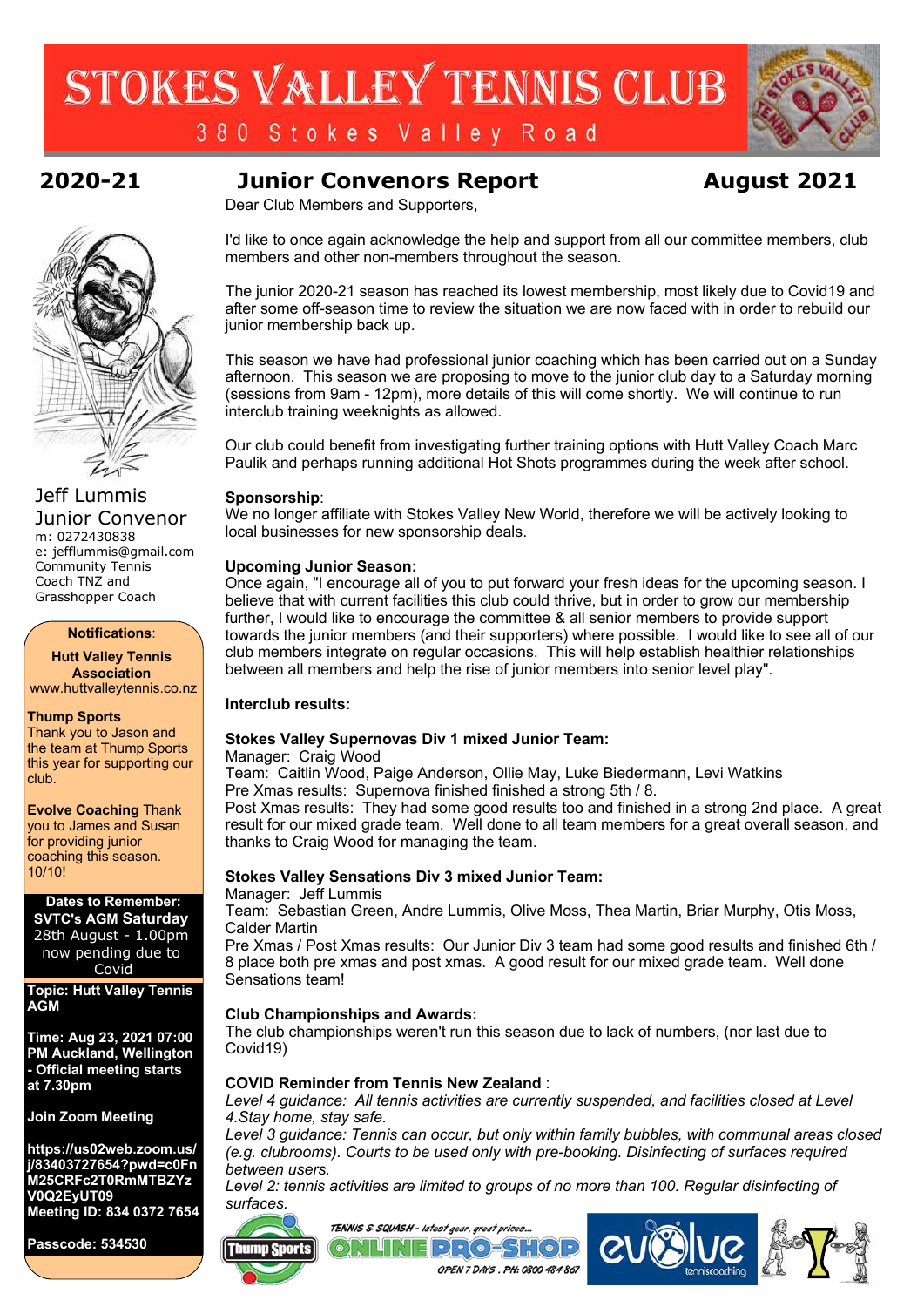## STOKES VALLEY TENNIS CLUB 380 Stokes Valley Road

**2020-21 Junior Convenors Report August 2021**



Jeff Lummis Junior Convenor m: 0272430838 e: jefflummis@gmail.com Community Tennis Coach TNZ and Grasshopper Coach





 $\bullet$ 

TENNIS & SQUASH - latest gear, great prices...



OPEN 7 DAYS. PH: 0800 484 867